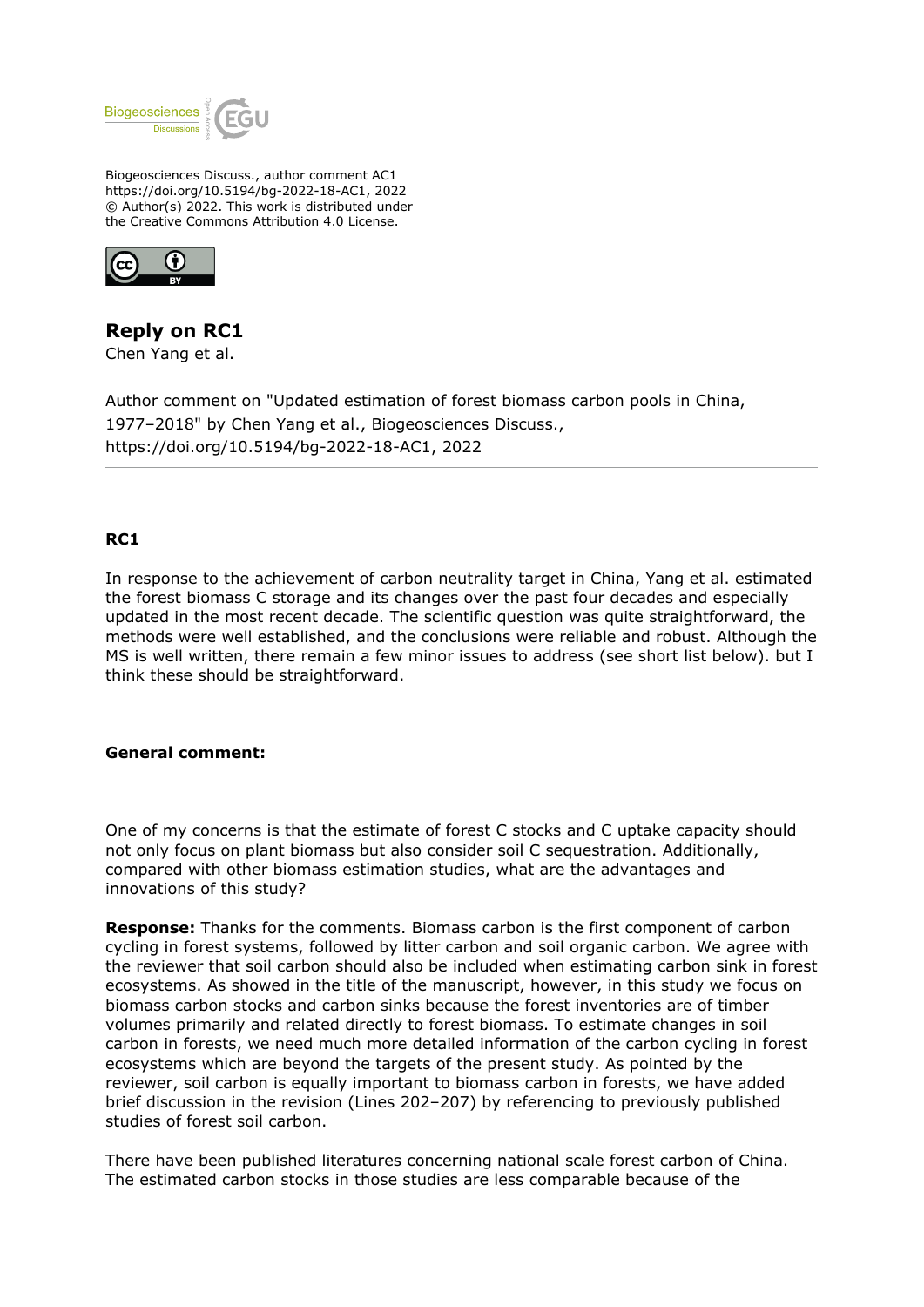methodological differences and the databases adopted. The magnitude of carbon sink will be misleading when they were derived by comparing the estimated carbon stocks in those separated studies. In this study, we applied a method, which had been proved of the least bias, consistently over the period of all the eight national forest inventories from 1977 to 2018. The estimated carbon sequestration derived from the comprehensive databases of this study are thus of high precision and more persuasive. Additionally, the incorporation of the latest two inventories, 2009-2013 and 2014-2018, in the temporal analysis in this study revealed the significance of the planted forests and the persistence of carbon sequestration in natural forests of China. The results will be a robust baseline for further studies of forest management both on national and regional scales.

## **Specific comments:**

From your method, you should have calculated the biomass of each province, can you add the biomass results of each province in the attached table?

**Response:** Thanks for your suggestion, we did calculate the biomass results of each province. The relevant data have been added to the appendix A (see Table A3 and A4).

Line 19: Density can be taken several ways, best to define this term. It is the average stock per area? May be C storage per unit area.

**Response:** Density is defined in the MS (Line 19) as the C pool per unit area.

Lines 21–24: The data you given here needs to be confirmed.

**Response:** Yes, we have confirmed.

Line 27: China's

**Response:** Thanks! Yes, we did (Line 25).

Line 28: Ecological

**Response:** Yes, we did (Line 27).

Lines 46–48: It just is not been studied much.

**Response:** Yes, we did (Line 45).